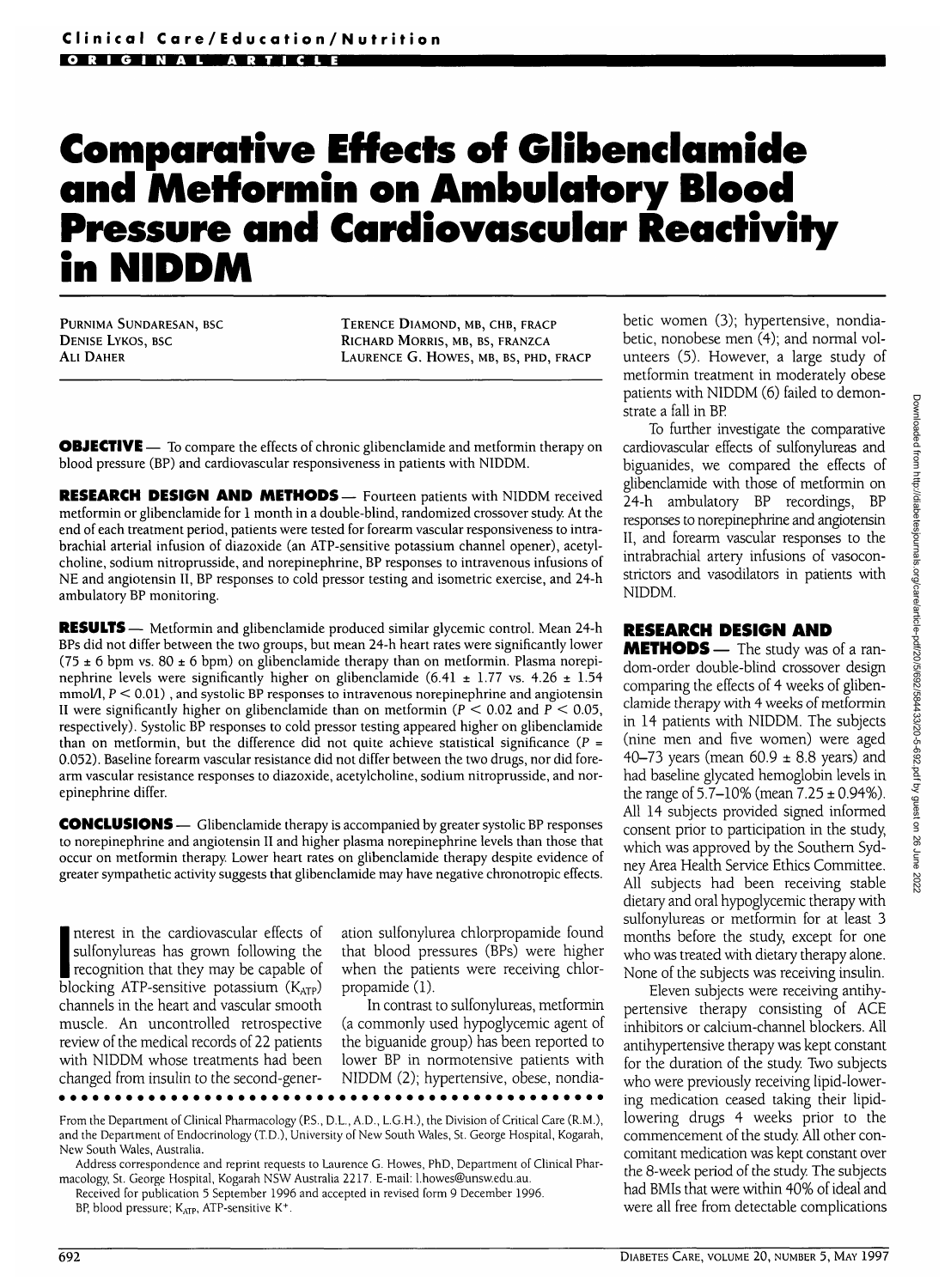of diabetes, including atherosclerotic vascular disease, retinopathy, macroalbuminuria, and autonomic neuropathy.

The 14 patients were randomized to one of two treatment orders (glibenclamide followed by metformin or metformin followed by glibenclamide) and received each of the two therapies for 4 weeks. There was no placebo washout period prior to commencement or between the two treatment phases as it was considered undesirable to disrupt patients' glycemic control. The initial dose of medication was either 5 mg glibenclamide twice a day or 500 mg metformin twice a day. The subjects' blood glucose levels were monitored throughout the study, and the subjects were reviewed after 2 weeks of each treatment phase. If their fasting blood glucose levels were consistently  $>8$  mmol/l, the dose of medication was doubled to either 10 mg glibenclamide or 1 g metformin twice daily. Subjects were told to maintain their usual diet and keep their physical activity and alcohol intake (<40 g/day) constant over the 8-week study period. Twentyfour-hour ambulatory BP readings, studies of vascular responses to intra-arterial infusions, BP responses to intravenous infusions of pressor agents, cold pressor testing, and isometric exercise, and blood sampling were performed over 2 study days at the end of each treatment phase. The patients abstained from alcohol for 24 h and from caffeine for 12 h before each of the study days.

## **Day** 1

The subjects attended at 9:00 A.M., having consumed a standard light breakfast at 7:00-7:30 A.M. An indwelling cannula was inserted into the median cubital vein of one arm, and after 15 min of supine rest, blood samples were collected for the measurement of glycated hemoglobin ( $HbA<sub>1</sub>$ ) levels, plasma triglyceride and lipoprotein cholesterol levels, plasma insulin, and plasma norepinephrine. After this, the BP responses (measured continuously and indirectly from a finger using a Finapres recorder) to intravenous infusions of progressively increasing concentrations of norepinephrine  $(0-0.4 \mu g \cdot kg^{-1} \cdot min^{-1})$  and angiotensin II (0–50 ng · kg<sup>-1</sup> · min<sup>-1</sup>) were measured. The infusions were separated by 30 min of supine rest, after which time BPs had returned to baseline levels. After a further 30 min of supine rest, BP responses to 2 min of isometric exercise were measured, and following a further 30

min of supine rest, a 2-min cold pressor test was performed. Isometric exercise was performed using hand grip at 30% of maximal grip, and cold pressor testing was performed by inserting a hand in ice water. BP was measured continuously from the opposite hand using a Finapres recorder. Baseline BP measurements were taken as the mean of five readings taken at 30-s intervals read from the screen of the Finapres recorder immediately prior to the isometric and cold pressor procedures. The maximum rise in systolic and diastolic BP during each procedure was calculated from the highest instantaneous systolic BP and diastolic BP observed on the screen of the Finapres recorder during the procedure minus the baseline values.

At the end of the first study day, each subject was fitted with a 24-h ambulatory BP monitor (90207, SpaceLabs), programmed to record BPs at 30-min intervals during the day and hourly during the night. The subject was also provided with a bottle for a 24-h urine collection (carried out between the two study days) for measurements of sodium and potassium excretion.

# **Day** 2

The patients attended at 9:00-10:00 A.M., having consumed a standard light breakfast at 7:00-7:30 A.M. An indwelling cannula was inserted into the brachial artery after the ambulatory blood pressure monitor had been removed. After baseline measurements of forearm blood flow were taken, vascular responses to infusions of nitroprusside  $(0.\overline{2}-1.6 \,\mu g \cdot kg^{-1} \cdot min^{-1})$ , norepinephrine  $(25-100 \text{ ng} \cdot \text{kg}^{-1} \cdot \text{min}^{-1})$ , acetylcholine (3–24  $\mu$ g · kg<sup>-1</sup> · min<sup>-1</sup>), and diazoxide  $(3.75-30 \text{ mg} \cdot \text{kg}^{-1} \cdot \text{min}^{-1})$  were measured using venous occlusion plethysmography (Hokanson EC 4). We did not use a control arm because the changes in basal forearm vascular resistance values within study days were insignificant (<5%) compared with the changes that occurred in response to infusions of the vasoactive substances and because the amounts of drug infused were, in our experience, too small to produce measurable systemic effects. Furthermore, the contralateral arm was required for accurate brachial BP measurements to allow the calculation of changes in forearm vascular resistance. These measurements were made using a SpaceLabs ambulatory monitor at 1 min intervals during the infusions. The infusions were separated by 15 min of supine rest, by which time the forearm vascular resistance had returned to baseline levels.

## **Statistical analysis**

For the analysis of data from the measurements of vascular responses and BP responses, an analysis of variance model was used, with drug treatment and repeated measurements of the parameters of interest on each study day as dependent variables and treatment order as an independent variable. Post hoc pairwise comparisons were also carried out using the Neuman-Keuls test. Analysis of 24-h BP data was by repeated measures analysis of variance to extract treatment and time effects and treatment order and treatment time interactions. Differences in the rise in systolic BP and diastolic BP during isometric exercise and cold pressor testing, and differences in blood glucose, glycated hemoglobin, insulin levels, norepinephrine levels, lipoprotein cholesterol and triglyceride levels, and 24-h urinary electrolyte excretion were analyzed using paired Student's *t* tests. All values were expressed as means ± SD.

# **Drugs**

Glibenclamide and metformin were supplied by Alphapharm (Sydney, Australia). Matching placebos were made by Medical Research (Parramatta, Australia). Norepinephrine (Levophed 1:1,000, Winthrop, Ermington, Australia), angiotensin II (Angiotensin II Human, Sigma, St. Louis, MO), nitroprusside (Sodium Nitroprusside for Injection BP, David Bull Laboratories, Melbourne, Australia), acetylcholine (Miochol, Johnson & Johnson, Sydney, Australia), and diazoxide (Diazoxide for Injection BP, David Bull Laboratories, Melbourne, Australia) were diluted under sterile conditions with normal saline except for nitroprusside, which was diluted with 5% glucose solution.

# **RESULTS**

# **Glycemic control**

The mean doses of the drugs were  $1,214 \pm 1$ 426 mg/day of metformin and  $12.14 \pm 4.26$ mg/day of glibenclamide. At the end of the metformin treatment phase, the mean glycated hemoglobin level was  $7.73 \pm 1.58\%$ ; at the end of the glibenclamide treatment phase, it was  $8.01 \pm 1.61\%$ , which indicates that the glycemic control achieved during both treatment phases was similar ( $P =$ 0.91). Glycated hemoglobin levels at the end of each treatment phase were significantly higher ( $P < 0.05$ ) than screening values. Fasting blood glucose concentrations taken on the study days were available for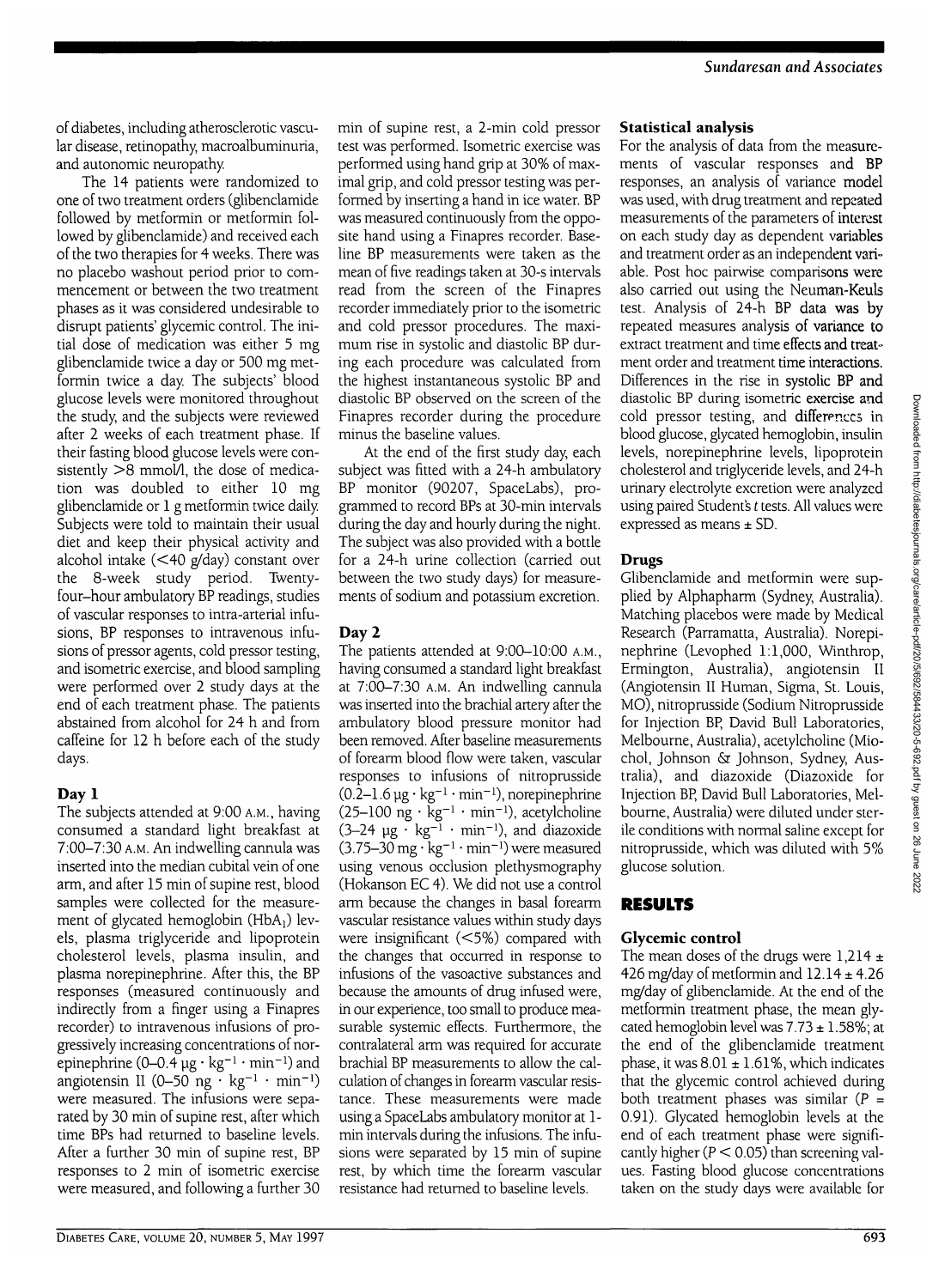

Figure 1—Twenty-four-hour systolic BP (SBP) profiles during metformin therapy and glibenclamide *therapy. There were no significant differences between the BP profiles on each treatment (repeated measures analysis of variance).*

eight patients, and analysis of these showed no significant difference between the blood glucose values obtained during the two phases (metformin  $6.92 \pm 3.17$  mmol/1 and glibenclamide 7.21  $\pm$  2.44 mmol/l, P = 0.46). Body weight did not differ significantly between the two treatment phases (metformin  $73.2 \pm 10.4$ , glibenclamide  $73.5$  $\pm$  10.7 kg, P = 0.84).

#### **BP and heart rate**

Analysis of 24-h BP data (Fig. 1) showed no difference in the mean 24-h BPs between the two treatment phases (metformin  $130 \pm$ *12111±* 16 mmHg and glibenclamide 131  $\pm$  20 / 75  $\pm$  13 mmHg). However, mean 24h heart rates were significantly lower on glibenclamide (75  $\pm$  6 bpm) than on metformin (80  $\pm$  6 bpm) ( $P < 0.01$ ). Exclusion of the three patients who were not receiving antihypertensive therapy from the analysis did not alter these results.

#### **BP responses to intravenous norepinephrine and angiotensin II**

Figure 2 shows the systolic BP responses to the norepinephrine infusions during the two treatment periods. Systolic BP responses to the intravenous infusions of norepinephrine were significantly higher on glibenclamide treatment than on metformin treatment (P < 0.02, drug vs. infusion concentration

interaction). Diastolic BPs increased significantly during norepinephrine infusions ( $P <$ 0.001). While the increase in diastolic BP at the highest norepinephrine infusion rate appeared higher on glibenclamide than on metformin ( $10 \pm 4$  vs.  $7 \pm 7$  mmHg), the differences between the dose-response curves were not statistically significant  $(P = 0.21)$ .

The BP responses to intravenous angiotensin II infusions (Fig. 2) showed a significantly higher systolic BP response during glibenclamide treatment compared with metformin treatment ( $P < 0.05$ ). Diastolic BPs increased significantly during angiotensin II infusions  $(P < 0.001)$ . Although the increase in diastolic BP at the highest angiotensin II infusion rate appeared higher on glibenclamide than on metformin  $(18 \pm 10 \text{ vs. } 6 \pm 7 \text{ mmHg})$ , the differences between the dose-response curves were not statistically significant  $(P = 0.51)$ .

Exclusion of the three patients who were not receiving antihypertensive therapy from the analysis did not alter these results.

#### **BP responses to cold pressor and isometric exercise testing**

Systolic BP in response to cold pressor testing increased to a greater extent on glibenclamide  $(46 \pm 22 \text{ mmHg})$  than on metformin therapy  $(34 \pm 16 \text{ mmHg})$ , but the difference did not quite achieve statistical significance (mean difference 11 ± 18 mmHg,  $P = 0.052$ ). Diastolic BP responses to cold pressor testing were similar on glibenclamide ( $24 \pm 12$  mmHg) and metformin  $(20 \pm 12 \text{ mmHg})$   $(P = 0.42)$ .

Systolic BP responses to isometric exercise testing were similar on glibenclamide  $(34 \pm 18 \text{ mmHg})$  and metformin  $(39 \pm 14 \text{ m})$ mmHg)  $(P = 0.46)$ . Diastolic BP responses to isometric exercise testing were also similar on glibenclamide  $(23 \pm 22 \text{ mmHg})$  and metformin  $(24 \pm 12 \text{ mmHg}) (P = 0.85)$ .

#### **Plasma norepinephrine and insulin levels**

Norepinephrine levels were significantly higher during glibenclamide treatment (6.41  $± 1.77$  mmol $\Lambda$ ) than during metformin therapy (4.26  $\pm$  1.54 mmol/l)  $(P < 0.01)$ .

Insulin levels varied greatly between subjects during glibenclamide treatment and between study days and did not differ significantly between glibenclamide and metformin therapy (glibenclamide 34.44 ± 26.89 mU/1, metformin 15.79 ± 8.65 mU/1), although values tended to be higher on glibenclamide  $(P = 0.18)$ .

#### **Forearm vascular resistance studies**

There were no significant differences in the baseline forearm vascular resistance between the metformin and glibenclamide treatment phases (glibenclamide 126 ± 53  $\times$  10<sup>5</sup>, metformin 120 ± 69  $\times$  10<sup>5</sup> dynes ·  $s \cdot cm^{-5}$  (P = 0.57).

The dose-response curves for the intrabrachial artery infusions of nitroprusside, acetylcholine, diazoxide, and norepinephrine are shown in Fig. 3. There were no significant differences between glibenclamide and metformin therapies in the vascular responses to these substances.

#### **Lipoprotein profiles, 24-h electrolyte excretion**

Plasma lipoprotein profiles did not differ significantly between the metformin and glibenclamide treatment phases (total cholesterol: glibenclamide  $6.16 \pm 1.12$  and metformin  $6.24 \pm 1.02$  mmol/l; triglyceride: glibenclamide  $3.23 \pm 1.27$  and metformin  $3.14 \pm 1.04$  mmol $\Lambda$ ; HDL: glibenclamide  $0.95 \pm 0.26$  and metformin  $0.98 \pm 0.35$ mmol/l; LDL: glibenclamide 4.19 ± 0.89 and metformin  $3.82 \pm 0.8$  mmol/l).

There were no significant differences in the 24-h excretion of sodium (metformin 196 ± 106 mmol/day, glibenclamide 187 ± 66 mmol/day,  $P = 0.79$ ) or potassium (metformin 74 ± 21 mmol/day, glibenclamide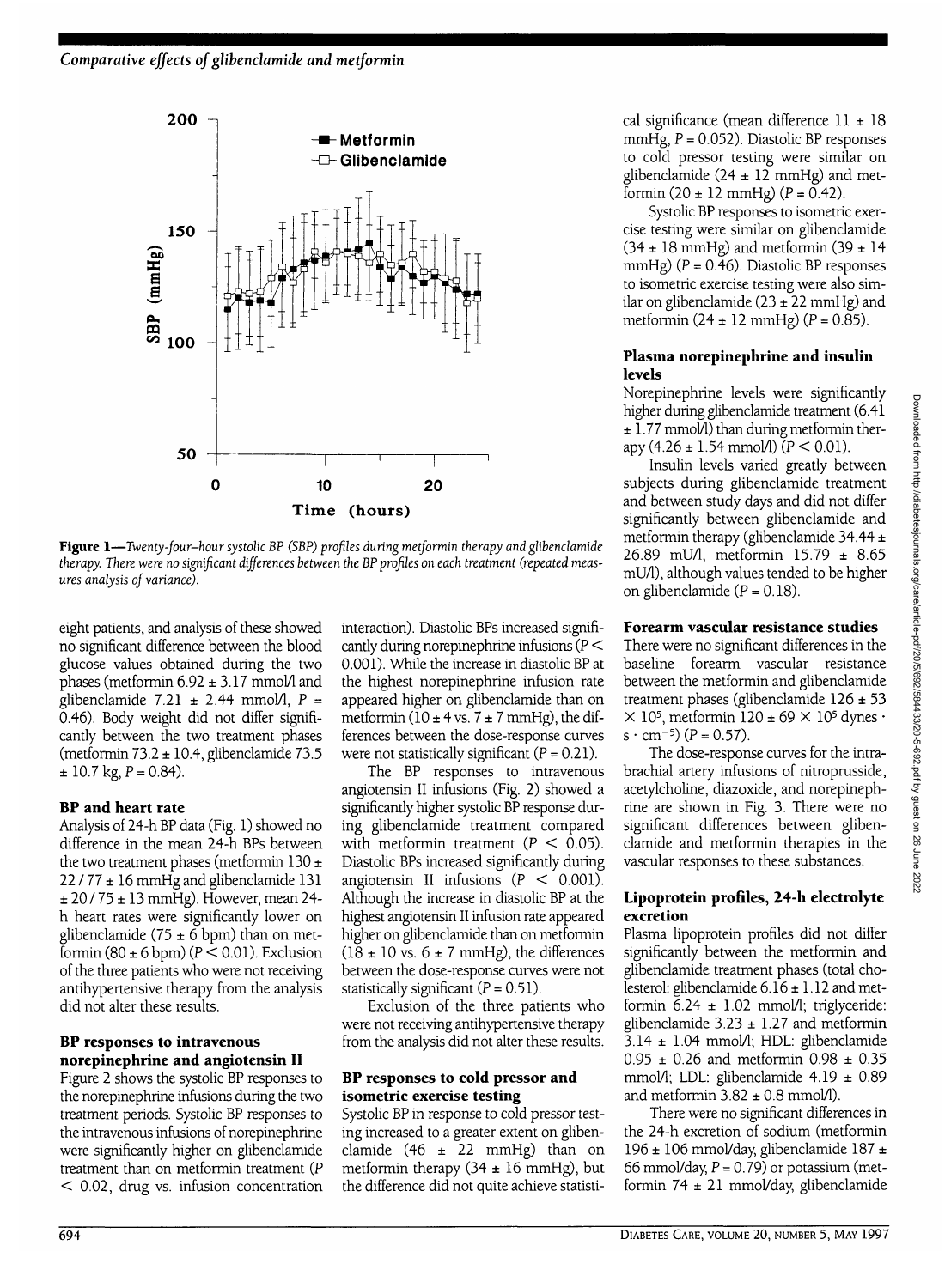76  $\pm$  10 mmol/day, P = 0.79) between the two treatment phases.

#### **Treatment order interactions**

Treatment order did not significantly influence any of the study results.

**CONCLUSIONS** — The present study has demonstrated that 4 weeks of glibenclamide treatment is associated with greater systolic BP responses to intravenous infusions of norepinephrine and angiotensin II, a borderline increase in systolic BP responses to cold pressor testing, and elevated plasma norepinephrine levels compared with metformin. The increased systolic BP reactivity to pressor stimuli occurred in the absence of an enhanced forearm vascular resistance response to intrabrachial arterial norepinephrine. This suggests that the altered BP responses were not mediated by changes in peripheral resistance vessels, at least not at forearm resistance vessels, and may to an extent reflect increased cardiac responsiveness. Diastolic BP responses to norepinephrine and angiotensin II were numerically higher on glibendamide than on metformin, but the differences were not statistically significant. The reason for the greater systolic BP responsiveness to norepinephrine and angiotensin II during glibendamide therapy is unclear.

The greater reactivity to the exogenous pressor agents during glibendamide therapy may have been due to greater levels of sympathetic activity indicated by higher plasma norepinephrine levels. However, if this was the case, the difference in sympathetic activity between the two drug therapies did not appear to involve all vascular beds, as no potentiation of the vasoconstrictor effects of norepinephrine was observed in the forearm. Furthermore, this hypothesis does not readily explain the increased BP responsiveness to angiotensin II observed during glibendamide therapy, except perhaps via presynaptic facilitation of norepinephrine release by angiotensin II (7).

It is possible that the difference in sympathetic activity between glibendamide and metformin therapy was secondary to differences in insulin secretion. There is evidence that chronic sulfonylurea therapy increases plasma insulin levels in NIDDM patients (8), while metformin therapy may decrease insulin levels (3). Short-term intravenous and intra-arterial infusions of insulin in normal volunteers and borderline hypertensive subjects (9) have been shown



**Figure 2**—*Systolic BP (SBP) responses to norepinephrine (A) and* angiotensin *II* (B) *on metjormin and metjormin therapy jor both norepinephrine* (P < *0.02) and angiotensin II* (P < *0.05) (repeated measures analysis oj variance, drug vs. infusion rate interaction).*

to increase forearm blood flow (9,10), increase plasma norepinephrine levels (10), and decrease forearm blood flow responses to intrabrachial artery infusions of norepinephrine and angiotensin II (11) while having small and variable effects on BP and heart rate (9,10,12). The effects on the cardiovascular and sympathetic nervous system of chronic insulin administration in humans are unknown, and the acute vasodilator effects of insulin in the presence of antihypertensive therapy are uncertain. However, chronic administration of insulin to rats has been reported to elevate BP and cause sympathetic activation (13). Insulin levels did not differ significantly between glibendamide and metformin therapy in the present study However, only one measurement was made during each treatment phase, and few attempts were made to measure them under standardized conditions. Further studies are required to investigate the relationship between changes in insulin secretion and sympathetic activity during sulfonylurea therapy.

The observation that BP responsiveness to norepinephrine and angiotensin II was higher on glibendamide than on metformin therapy, while the changes in forearm blood flow to norepinephrine did not differ, suggests that the two drugs (or the changes in

**o on glibendamide therapy. on on 1 1 1 b** *on glibendamide therapy. SBP responses to norepinephrine (A) and angiotensin II (B) on met/formin and on glibendamide therapy. SBP responses were significantly gre* plasma insulin levels induced by them) may have led to selective changes in adrenoceptor responsiveness or sympathetic outflow in different locations in the cardiovascular system. For example, glibendamide therapy may have been accompanied by a greater sympathetic outflow to the heart, which could have led to a greater inotropic response to exogenous norepinephrine because of a net increase in the amount of norepinephrine at cardiac  $\beta$ -receptors. However, an increase in cardiac sympathetic activity on glibendamide compared with metformin would be expected to be accompanied by an increase in heart rate. In contrast, we found that heart rates were lower on glibendamide therapy than on metformin. This suggests that glibendamide may have direct negative chronotropic effects, possibly because of effects on cardiac  $K_{\text{AIP}}$  channels (14), or may have increased vagal tone either reflexly or via uncharacterized mechanisms. It is possible that glibendamide therapy was associated with vasoconstriction and a greater response to norepinephrine in vascular beds that we did not study, such as the splanchnic and renal circulations, and that a reflex reduction in heart rate occurred on glibendamide compared with metformin because of a higher level of total peripheral resistance. Chan et al. (2) demonstrated an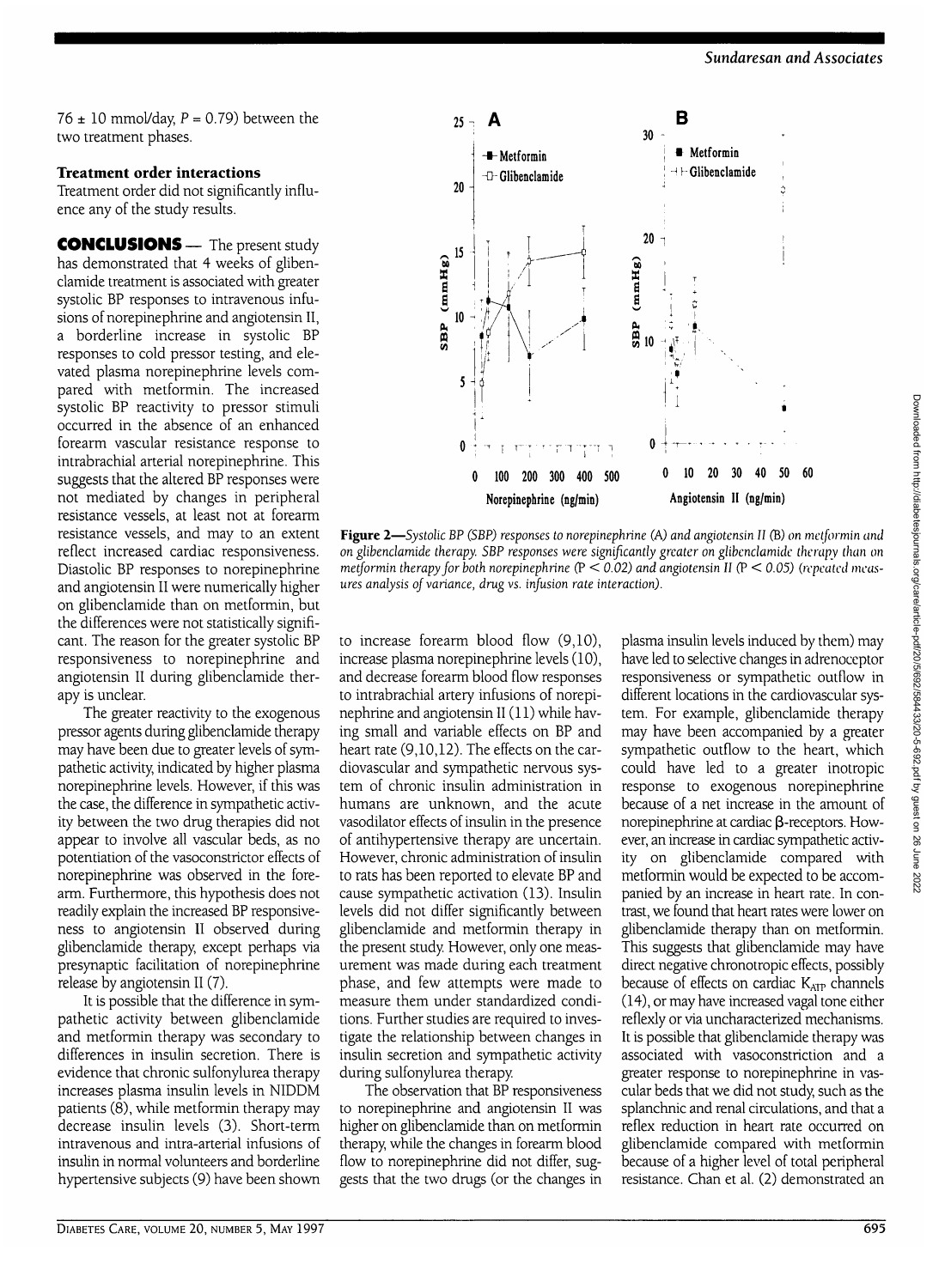

**Figure 3**—*Forearm vascular resistance (FVR) responses to nitroprusside, acetylcholine, diazoxide, and norepinephrine on metformin and on glibenclamide therapy. There were no significant differences in the responses to any of these vasoactive substances in the forearm between metformin and glibenclamide therapy.*

increase in systemic vascular resistance following 4 weeks of glibenclamide therapy compared with metformin therapy. It is also possible that glibenclamide increased sympathetic activity via mechanisms that have not yet been characterized, such as effects on central KATP channels, or that metformin suppressed sympathetic activity through unknown mechanisms. An increase in sympathetic activity would generally be expected to lead to postsynaptic receptor downregulation and a reduced sensitivity to exogenous catecholamines, rather than the increase observed in the present study It is possible that the increase in sympathetic activity on glibenclamide therapy was associated with an additional and possibly unrelated increase in postsynaptic responsiveness to norepinephrine and angiotensin II.

Systolic BP responses to cold pressor testing were higher on glibenclamide than on metformin, but the difference was of borderline significance. This result is consistent with the greater systolic BP responsiveness to exogenous vasopressor agents. In contrast, no significant differences in the diastolic BP responses to isometric exercise testing were observed. However, it must be emphasized that the present study involving 14 patients would only have sufficient power to detect 15 mmHg or greater differences in the diastolic BP responses to isometric exercise or diastolic BP responses to cold pressor testing.

It is possible that patients receiving different antihypertensive drugs respond to the cardiovascular effects of metformin and glibenclamide in different ways. Further studies would be required to establish this possibility.

If the effects of glibenclamide on plasma norepinephrine levels and BP responses to intravenous infusions of norepinephrine and angiotensin II are mediated by changes in insulin release, it remains to be established whether or not they persist with longer duration of therapy. A 4-week treatment period with glibenclamide may not have been long enough to result in the stabilization of insulin levels.

In conclusion, the present study has demonstrated that systolic responsiveness to intravenous norepinephrine and angiotensin II infusions is increased during chronic glibenclamide therapy compared with metformin therapy without alterations in local forearm vascular responses, and that plasma norepinephrine levels are also elevated. The results suggest that glibenclamide therapy is associated with greater sympathetic nervous system activity and pressor responsiveness to norepinephrine and angiotensin II compared with metformin therapy. Despite the differences in sympathetic activity and vascular responsiveness between the two drugs, mean 24-h ambulatory BPs did not differ significantly between glibenclamide and metformin therapy, and heart rates were lower on glibenclamide. Further placebo-controlled studies are required to clarify the mechanisms leading to the differences in sympathetic activity and vascular responsiveness between glibenclamide and metformin therapy.

#### References

- 1. Schmidtt J, Moore J: Hypertension secondary to chlorpropamide with amelioration by changing to insulin. *Amf Hypertens* 6:317-319,1993
- 2. Chan J, Tomlinson B, CritchleyJ, Cockram C, Walden R: Metabolic and hemodynamic effects of metformin and glibenclamide in normotensive NIDDM patients. *Diabetes Care* 16:1035-1038, 1993
- 3. Giugliano D, DeRosa N, DiMaro G, Marfella R, Acampora R, Buoninconti R, D'Onofrio F: Metformin improves glucose, lipid metabolism and reduces blood pressure in hypertensive, obese women. *Diabetes Care* 16:1387-1390, 1993
- 4. Landin K, Tengborn L, Smith U: Treating